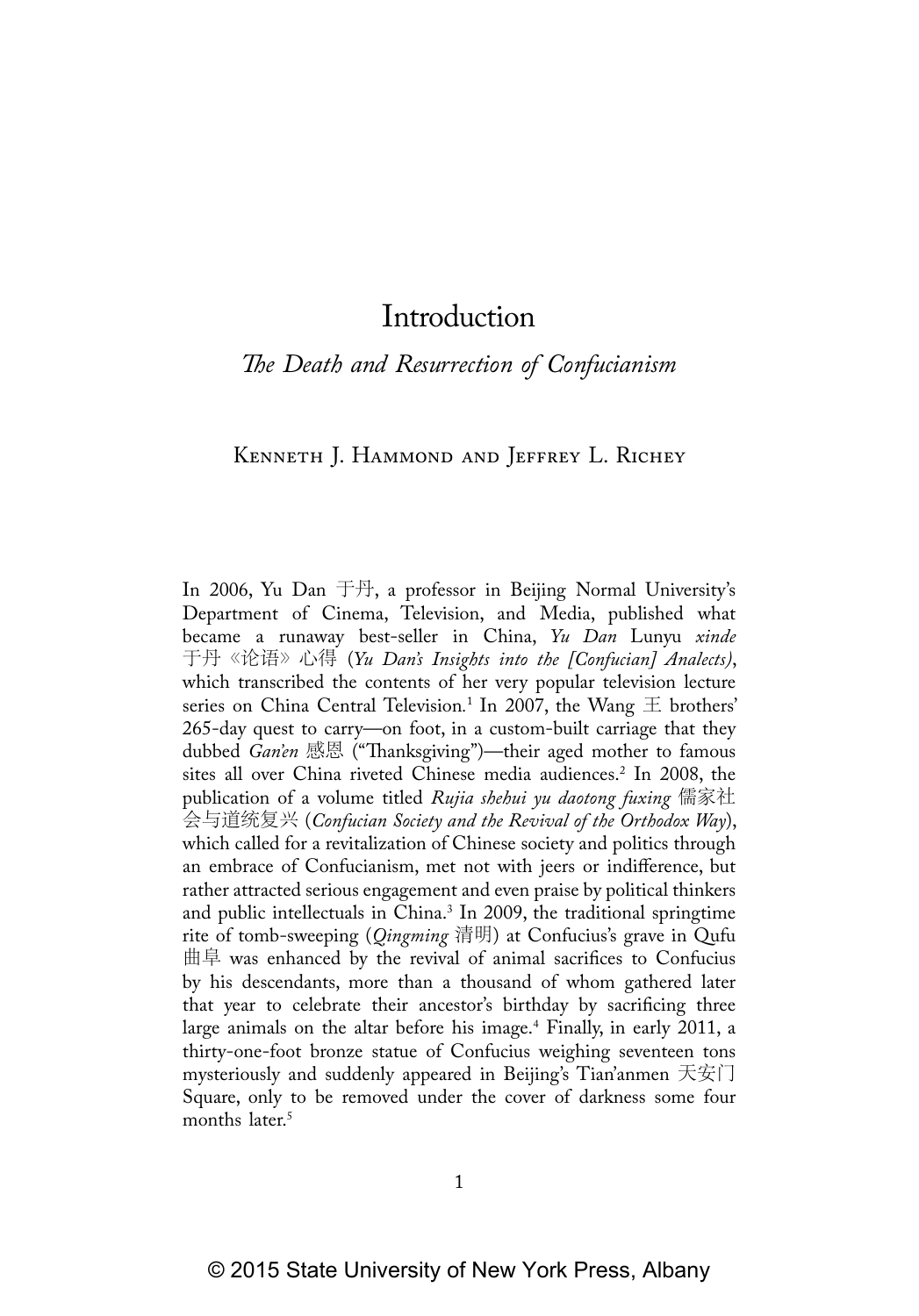Why did a professor's commentary on the teachings of Confucius sell upward of 10 million copies (in both official and pirated editions) in less than a year? Why did two middle-aged men willingly endure the hardship of carrying their elderly mother more than 4,500 kilometers (about 2,796 miles) on foot? Why does animal sacrifice to a long-dead Chinese sage play any role whatsoever in contemporary life? Why would the Chinese government erect a gigantic icon of the ancient thinker whom Mao Zedong 毛泽东 once condemned as "a feudal mummy" just across from a fifteen-by-twenty-foot oil painting of Mao himself and in China's largest public space, to boot? And why is all of this happening now, in the early twenty-first century, when Confucianism long ago was pronounced dead by China's Communist regime, not to mention a half-century of progressive-minded reformers who preceded Mao's Communist revolution in 1949? The answers to these questions lie in the story of Confucianism's revival in contemporary China, which this volume seeks to tell as well as to understand.

For more than two thousand years, a sset of ideas, institutions, and practices commonly known as Confucianism formed the basis for Chinese intellectual and religious culture and for many aspects of Chinese and East Asian culture more broadly. Rooted in the texts and teachings associated with a figure (ca. 551–479 BCE) known as Kong Qiu 孔丘 to his contemporaries, Kongzi 孔子 ("Master Kong") to his students, and Kong Fuzi 孔夫子 (Westernized as "Confucius") to millions thereafter, what we now call "Confucianism" began as a loose set of master-disciple networks in a China divided by civil war between the collapse of the Western Zhou 周 dynasty in 771 BCE and the brutal unification accomplished by the  $Q$ in  $\bar{\mathcal{F}}$  dynasty in 221 BCE. During this time, Confucianism and Confucians enjoyed no special privilege and appear to have been regarded as minor, even countercultural figures by most Chinese elites.<sup>6</sup>

Confucianism's fortunes changed dramatically when the Han 漢 dynasty (206 BCE–220 CE) adopted Confucian thought as a tool for legitimizing its power and controlling its subjects. In 136 BCE, the Han government established Confucian texts as the basis of its civil service examinations, making Confucian thought a mandatory subject for all who wished to obtain official employment. During this period, Confucian thought took on many recognizably religious aspects, including the ritual worship of Kongzi in state-sponsored temples.7 Once Confucianism acquired government support, its teachings, texts, and traditions formed the basis not only of court ritual, bureaucratic procedure, and administrative ethos, but gradually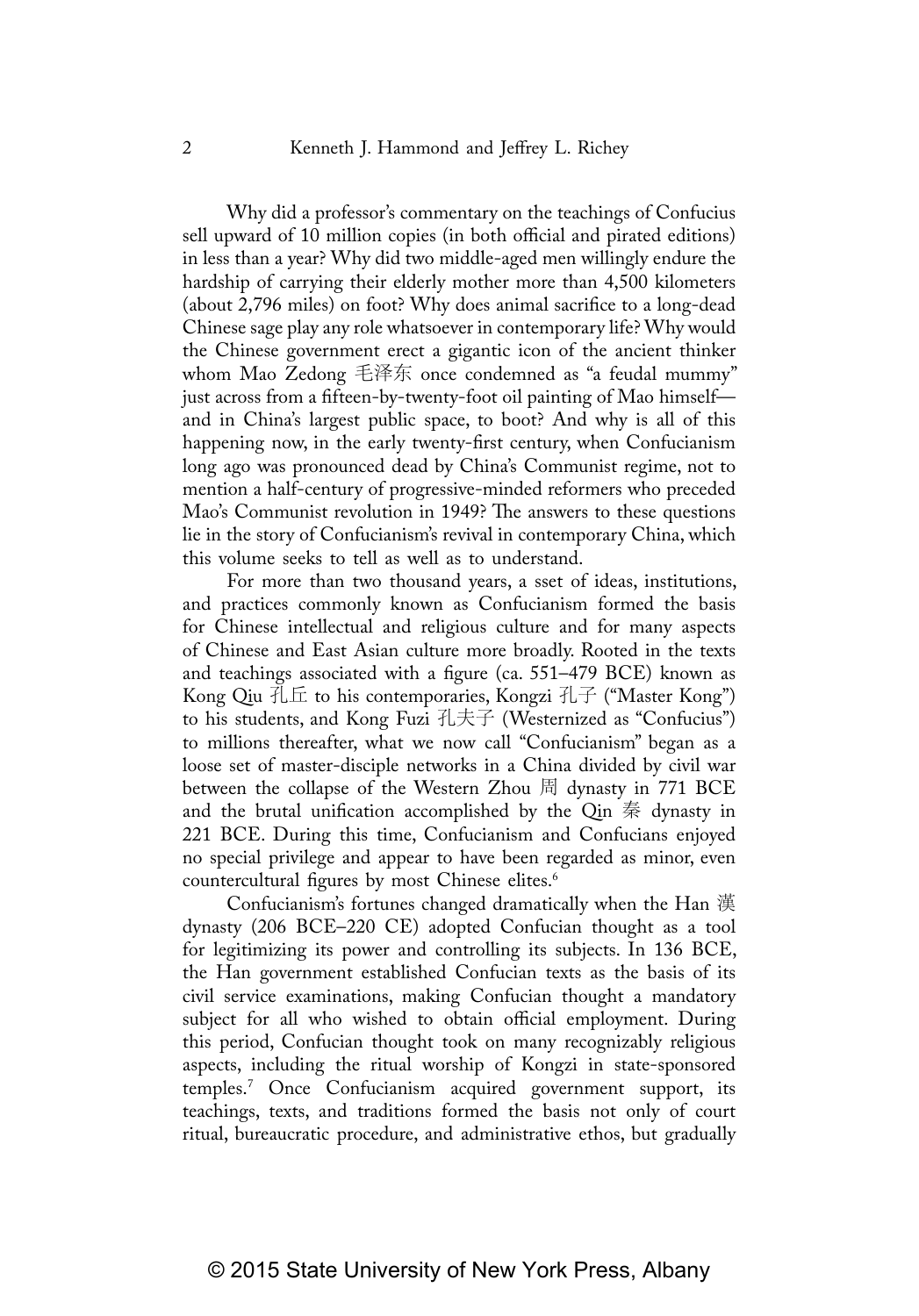of community and family life as well. Over time, Confucianism both absorbed and countered influences from other traditions, especially Buddhism, and became well established as the dominant worldview of Chinese elites. While elites propagated what Robert W. Foster, in Chapter 1 of this volume, calls "ruler's Confucianism" (the use of Confucianism to promote social stability, obedience, and faith in authority), the permeation of Chinese culture by Confucian values also made possible what Foster calls "popular Confucianism" (the use of Confucianism to promote checks on rulers, such as the necessity of moral government, accountability to Heaven, and the right to revolt against unjust authorities). Thus, at both elite and popular levels, Confucian ideas formed an ongoing dynamic field of discourse that came to encompass most areas of knowledge and behavior and that continued to be developed and adapted by thinkers and activists as the social and economic conditions of Chinese life themselves changed over long spans of historical time.<sup>8</sup>

As the imperial era in Chinese history approached its end in the late nineteenth century, Confucianism began to be subjected to new kinds of critique, not simply in an effort to revise and adapt it to further changing circumstances, but to an increasing extent as a repudiation of both its form and content and what was more and more seen as its negative role in contemporary life. Throughout much of the twentieth century, Confucianism was subjected to thoroughgoing rejection by many young Chinese across the range of political perspectives. From the antimonarchist revolutions of the first decade through the rise of liberal Nationalism and then the emergence of Marxist radicalism, Confucian ideas, institutions, and practices were seen as retarding China's modernization and as fundamentally unsuited to the needs of a progressive, forward-looking nation. Educated, politically engaged people in China turned to a variety of alternatives to seek a path of wealth and power for their country.

By the middle of the century, the Chinese Communist Party (*Zhongguo Gongchandang* 中国共产党, or CCP), espousing the theory of Marxist dialectical materialism and proclaiming its dedication to the construction of a socialist New China (*Xinhua* 新华), had come to power, and it set about the tasks of transforming China both in political economic terms and in the cultural sphere. Confucianism remained a target of criticism, rejected not only for its adverse practical effects, but for its putative basis as an ideology of reaction and repression.

However, the CCP was deeply divided over how best to pursue its goals of developing the New China, and the political struggles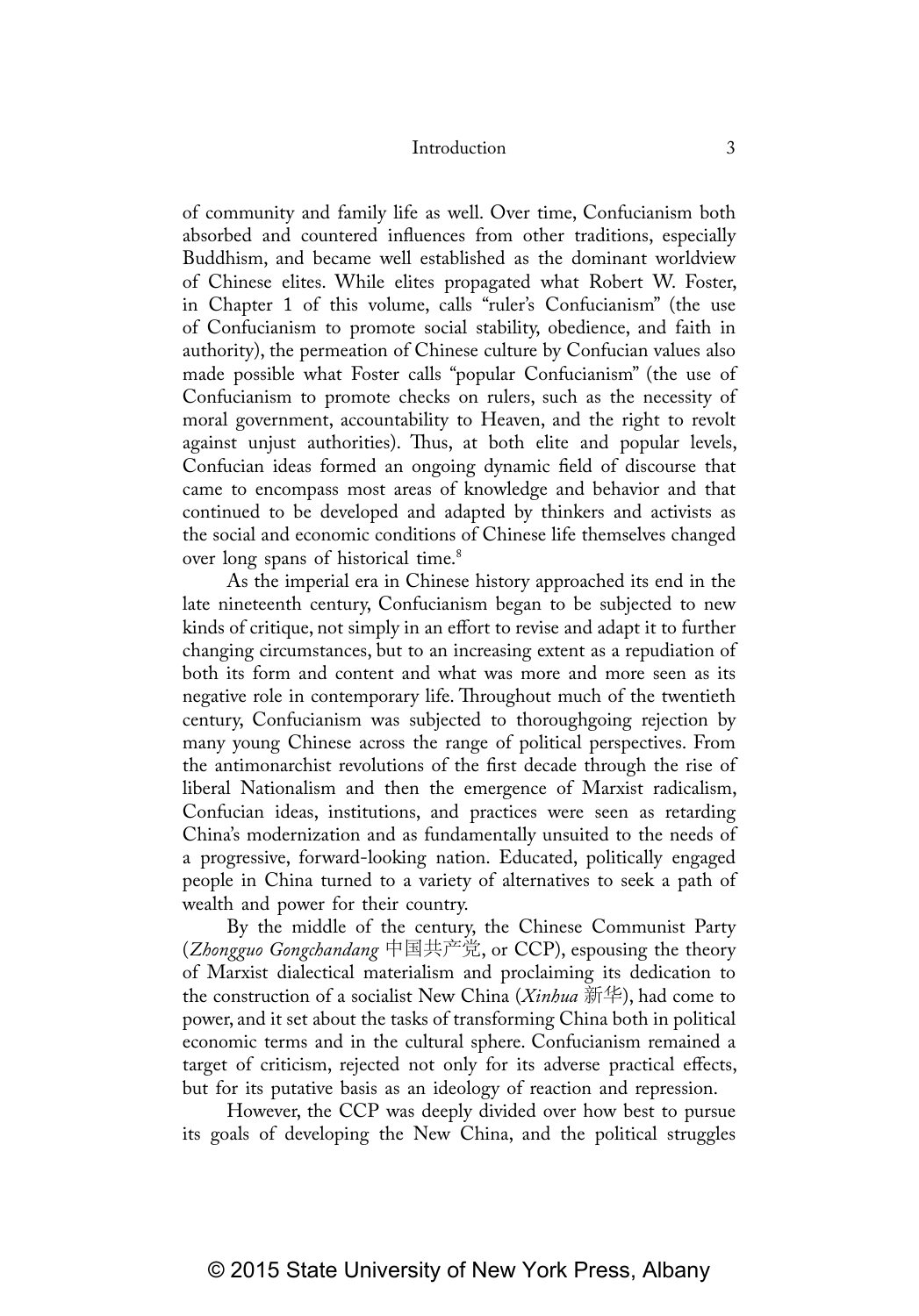between leadership factions generated repeated intense campaigns of popular mobilization. These culminated in the Great Proletarian Cultural Revolution (*Wuchan jieji wenhua da geming* 无产阶级文化大 革命) of 1966–76, by the end of which many Chinese, both urban and rural, were exhausted and frustrated, felt alienated from political engagement, and were deeply skeptical of the claims of socialist ideology, especially its moral dimensions. The early 1970s campaigns to criticize CCP-identified villains as widely separated in time as Kongzi and Lin Biao 林彪 (Mao's second-in-command until his mysterious death in 1971, after which Mao branded him a traitor) were in some ways the final exhaustion of both the fratricidal struggles of the CCP leaders and the trashing of the country's classical tradition.

With the consolidation of power by Deng Xiaoping  $\frac{X}{Y}$  by November 1978, China finally settled on a clear path of development, the policies of opening to the outside world, and the use of market mechanisms to advance economic growth. The 1980s became an era of rapid change, with many positive economic effects, but also with the spread of corruption and abuse of power. The values of socialist morality were further compromised, yet there was no clear alternative to replace them. The upheavals of 1989—before, during, and after the government-repressed protests in Tian'anmen Square—further eroded lingering faith in the established order, and a cynical materialism seemed increasingly pervasive.

Yet already some people in China were beginning to look back into the country's traditional culture to seek bases for moral values and for ways of understanding the world around them. By the 1990s, this process of searching for foundations for values and "new" ways to ground moral action was becoming much more widespread. Buddhism, Daoism, and other forms of traditional spirituality experienced popular revivals. Many young people turned to Western thought and religion, from Christianity to postmodernism.<sup>9</sup>

Within this turbulent and dynamic ferment, it is not surprising to note that the ideas and values of Confucianism also have been rediscovered. Beginning in the 1980s and accelerating through the 1990s and into the twenty-first century, ideas, images, behaviors, and attitudes associated with Confucianism have been discussed and sometimes acted on by a wide range of groups and individuals. Especially in the earlier stages of this process, much of the activity was either academic in nature or sponsored by government agencies, and dominated by men. But as time has gone by, the Confucian revival has become a much more broadly based phenomenon, and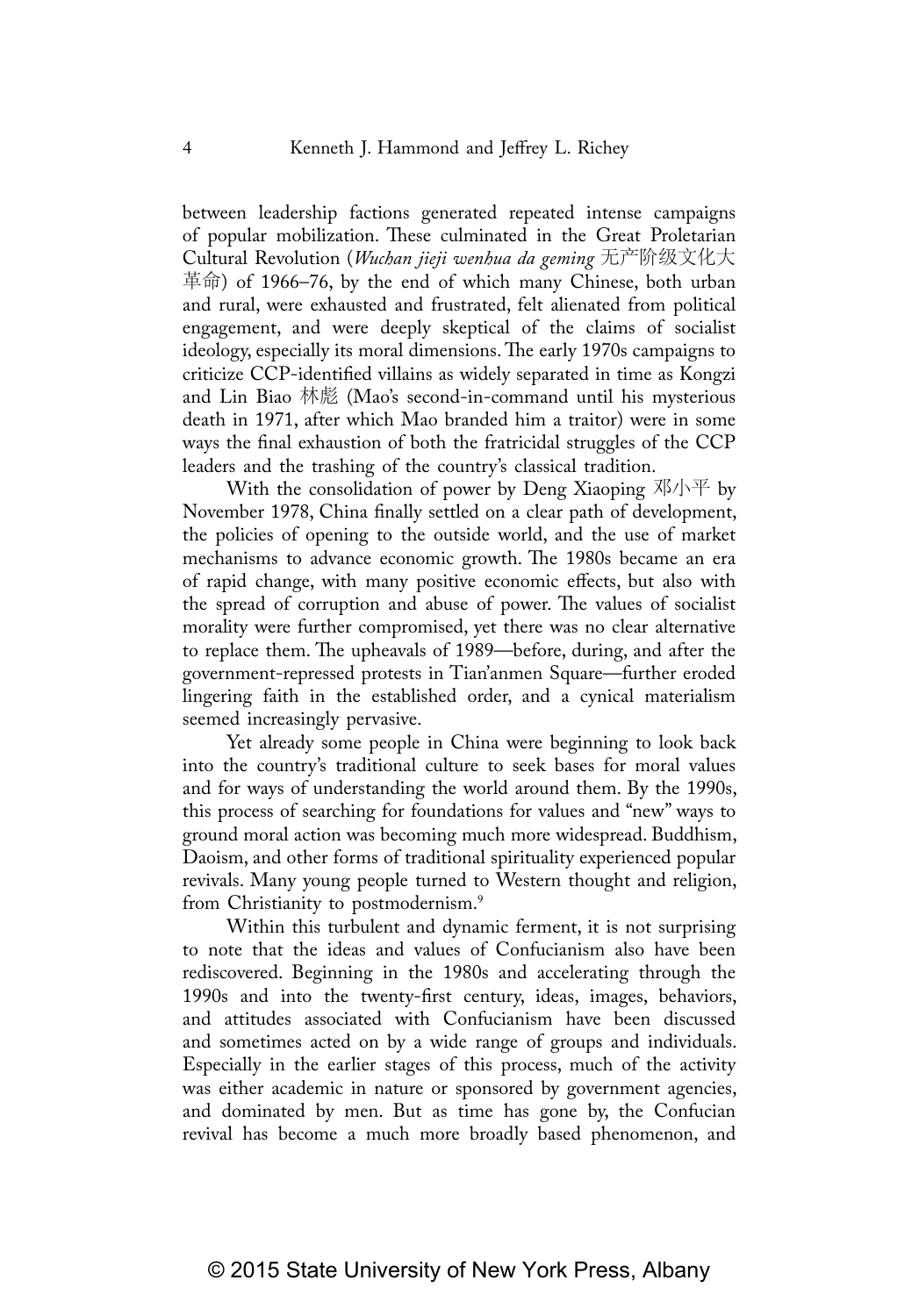the variety of agents involved has gotten increasingly diverse, both in terms of social position and in the particular views or interpretations of Confucian thought being presented.<sup>10</sup> Women, non-academics, and nongovernmental organizations have become some of the most prominent spokespeople for the revived Confucianism expressed in popular best-sellers and other media, as well as major contributors to the revision, reimagining, and revival of Confucianism.

Now, at the end of the first decade of the twenty-first century, it is possible to look at the contemporary Confucian revival in China as a complex and multivalent field of cultural production. Confucian revivalists are both transmitting ancient traditions (and thus maintaining continuity with their cultural past) and innovating new interpretations of them (and thus creating new meanings that keep these traditions relevant in an ever-changing, uncertain modern China). This volume examines aspects of this process, primarily within the People's Republic of China (PRC), but also in the context of the larger East Asian region. Unlike previous studies, it expands the critical focus on contemporary Confucian revival in China beyond the fields of ethics and politics and addresses the revival's relationship to China's long history and the abundant historical precedents for such a revival. Its chapters are divided into three sections: (1) Confucianism and the State, (2) Confucianism and Intellectual Life, and (3) Confucianism and Popular Culture.

Part I begins with Robert W. Foster's comparative analysis of the role played by Confucianism in Meiji 明治 (1868–1912) Japan and post-Mao (1976–present) China. Each is a case of a modernizing East Asian state attempting to balance rapid economic development with the maintenance of political control. During these periods, both Japanese and Chinese turned to Confucianism to define a distinctive identity based on "civilization" (*J. bunmei*, *C. wenming* 文明) as a way to promote national unity in the face of social change, with rulers using Confucianism to build support and critics using Confucianism to voice dissent. Jennifer Oldstone-Moore's chapter builds on Foster's analysis by documenting how Confucianism has been promoted as a universally valid, if culturally specific vehicle for modernization in progress in Lee Kuan Yew 李光耀's Singapore, Taiwan 台灣, and the PRC by being presented in terms of scientific rationality (as opposed to religious superstition, a label that earlier modernizing opponents of Confucianism attempted to foist upon the tradition). The striking contrasts between the regimes that have appealed to Confucianism for legitimacy—imperial Japan, Nationalist China, postcolonial Singapore,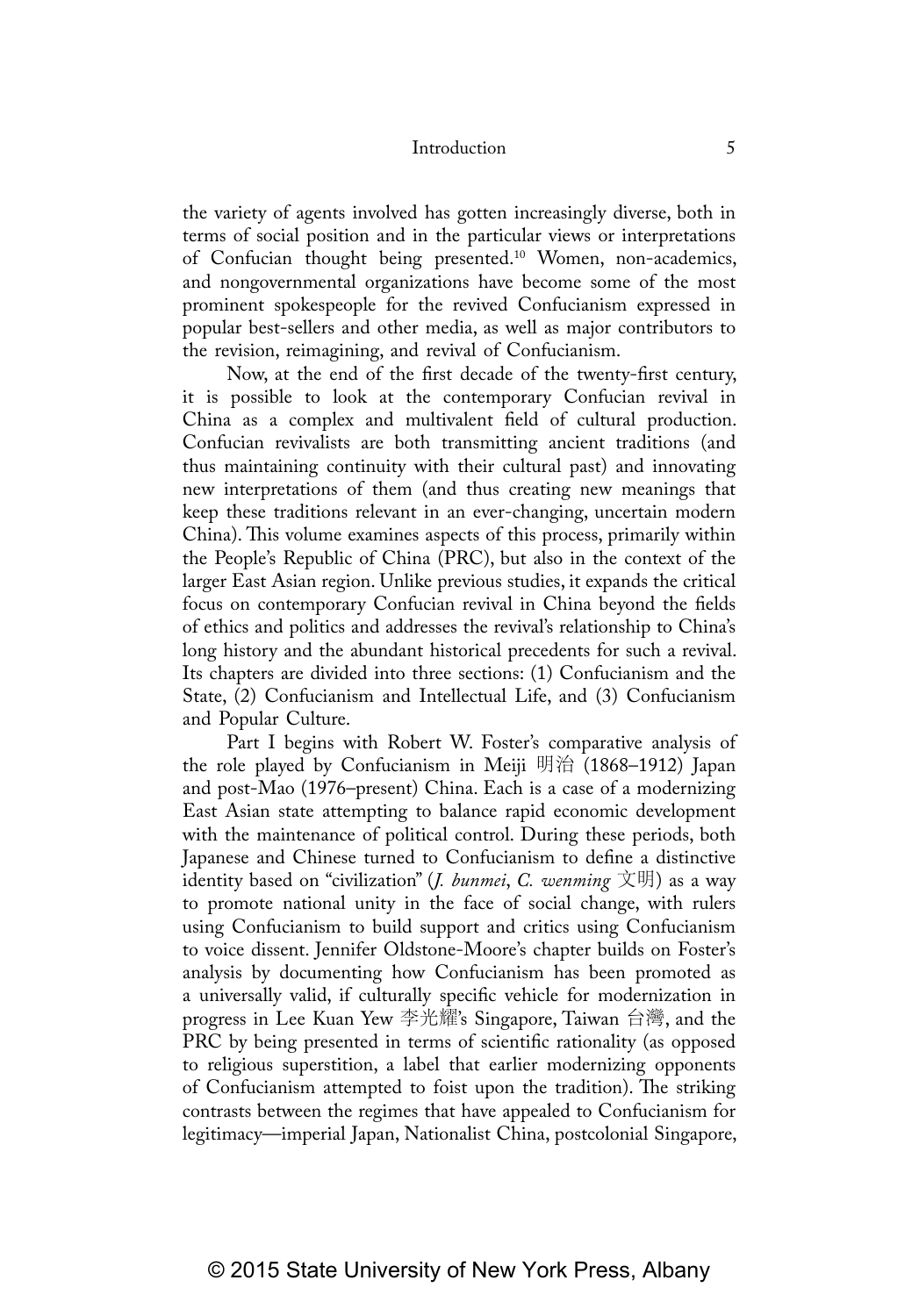and the CCP—not to mention the diverse uses of Confucianism to mobilize opposition to such regimes, point to its persistent flexibility and appeal as an East Asian ideology.

Part II concentrates on the intellectual dimensions of the Confucian revival in contemporary China. Anthony A. DeBlasi discusses the marketing of Confucian values beyond official (i.e., academic and governmental) circles in China. His chapter examines how Confucianism is presented in works aimed at a popular readership, which in turn reveals much about the appetites and interests of China's emerging literate public, to say nothing of the complex interactions now under way between academic discourse, state power, popular culture, and the market economy. Kenneth J. Hammond's chapter focuses on the ongoing conversation between "New Leftism" (*Xin Zuopai* 新左派, the ideological critique of capitalistic reforms and advocacy of Mao-era socialism inaugurated in the 1990s) and what he calls "Left Confucianism": a movement based not on Marxist thought, but on Confucian values, whose exponents nonetheless are (like "New Leftists") equally concerned with the social and human costs of China's rapid modernization and economic development. Finally, Jeffrey L. Richey discusses how Internet discourse in the PRC reveals the resurgent power of Confucianism as a conceptual resource for articulating in-group morality, critique of youth culture, and the value of native norms vis-à-vis Westernization. All three chapters in this section explicate different ways in which Confucianism is being deployed to articulate a revitalized humanism that is rooted deeply in the Chinese past, but that can restrain the centrifugal social forces unleashed by the market economy of today.

Part III turns to the fascinating and myriad ways in which Confucianism increasingly plays roles in Chinese popular culture. While Confucianism was a prominent target of the first two of China's massive youth movements during the twentieth century the "May 4th Movement" (*Wusi Yundong* 五四运动) of 1919, which protested consequences of the Versailles Treaty that favored Allied powers, including Japan, at China's expense, and the aforementioned Great Proletarian Cultural Revolution (1966–76)—the third great youth movement has drawn strength from Confucian traditions. This is the subject of Robert L. Moore's chapter, which investigates the relationship between Confucian values and China's "millennial" youth (the post-Mao generation born after 1980, or *baling hou* 八零后). His anthropological fieldwork reveals that most young Chinese today view the values of harmony (*he* 和), filial piety (*xiao* 孝), and respect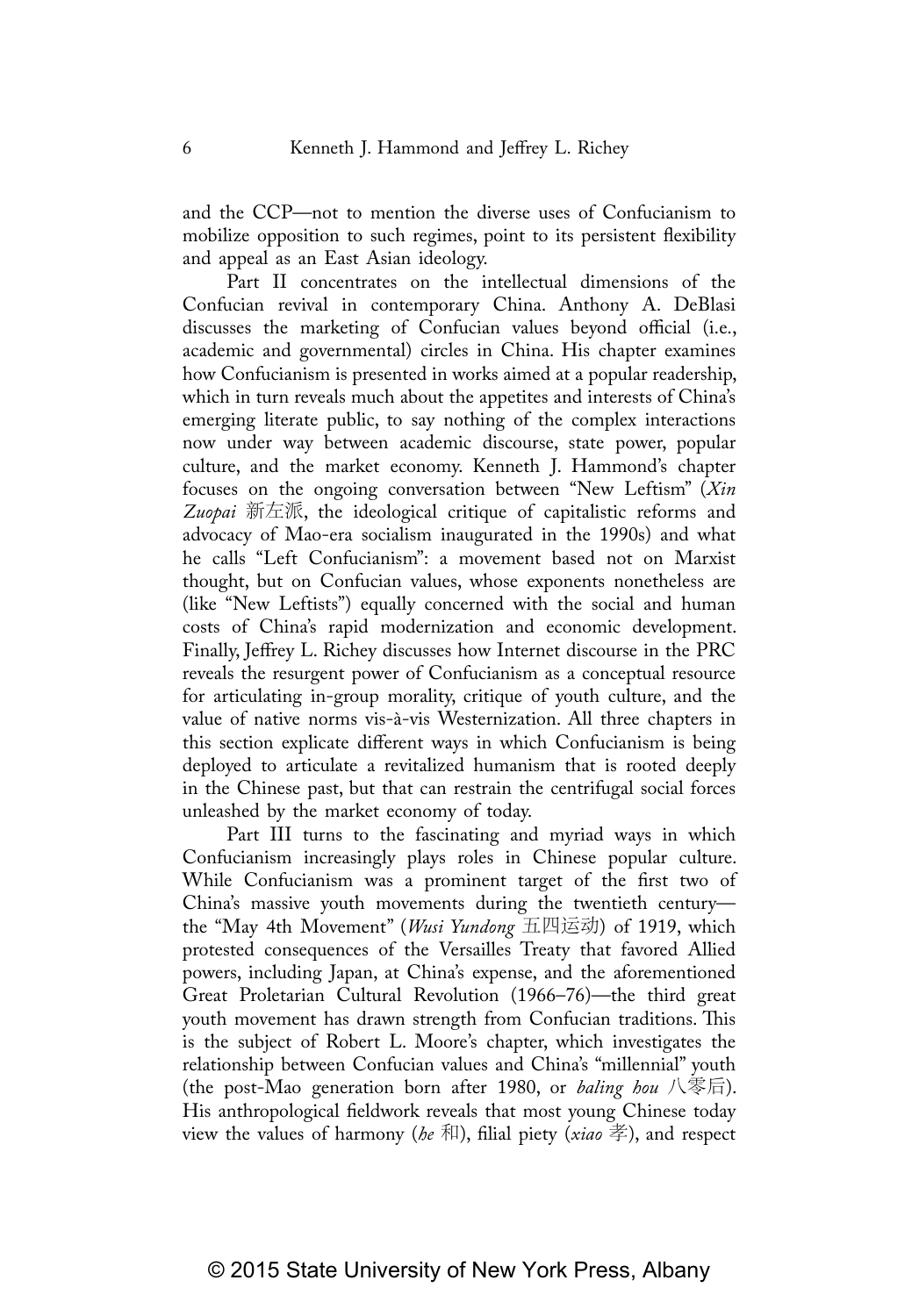(*jing* 敬) for tradition and education as paramount and as constituting the culture to which they feel they belong—or, in other words, that most young Chinese today articulate their sense of cultural identity in terms of Confucian values. Julia K. Murray concludes the volume by chronicling the proliferation of images of Kongzi in contemporary China fewer than forty years after such images were ritually desecrated and destroyed by zealous youth during the Great Proletarian Cultural Revolution. Through a broad range of media ranging from monumental public statues to feature films, paintings, and animated cartoons, the image of Kongzi and thus the tradition for which he stands is taking on meanings and performing functions that would have been unimaginable in China at any prior moment in the past century.

In the early twentieth century, the Chinese author Lu Xun 鲁迅 likened the social impact of China's Confucian traditions to cannibalism, arguing that it led to the destruction of the nation's social health and cultural vitality.<sup>11</sup> Many other Chinese intellectuals followed Lu's lead, so much so that China could be described as having adopted a strict anti-Confucian cultural diet for most of the next hundred years. Now it seems that China is reviving its ancestral cultural recipes. At the same time, China is tinkering with old ingredients and cooking methods; this is not "your father's" Confucianism, but rather one adapted to modern tastes and dietary concerns. No one knows precisely what the future holds for Confucian traditions or Chinese society. At the banquet of Chinese culture, however, one may be certain that Confucian dishes will continue to be served, even if they are distributed across a variety of courses. Whatever the future of China may be, it—like China's past—will continue to be intertwined with the fate of Confucianism.

#### **Notes**

1. See Sheila Melvin, "Modern Gloss on China's Golden Age," *New York Times,* September 3, 2007, http://www.nytimes.com/2007/09/03/ arts/03stud.html, and Chapters 3 (Anthony A. DeBlasi, "Selling Confucius: The Negotiated Return of Tradition in Post-Socialist China"), 4 (Kenneth J. Hammond, "Left Confucianism and the New Left in Early 21st Century China") in this volume.

2. See "Fueled by Filial Piety," *China Daily*, March 10, 2010, http:// www.china.org.cn/china/2010-03/10/content\_19573827.htm, and Chapter 5 ( Jeffrey L. Richey, "Jackie Chan as Confucian Critic: Contemporary Popular Confucianism in China") in this volume.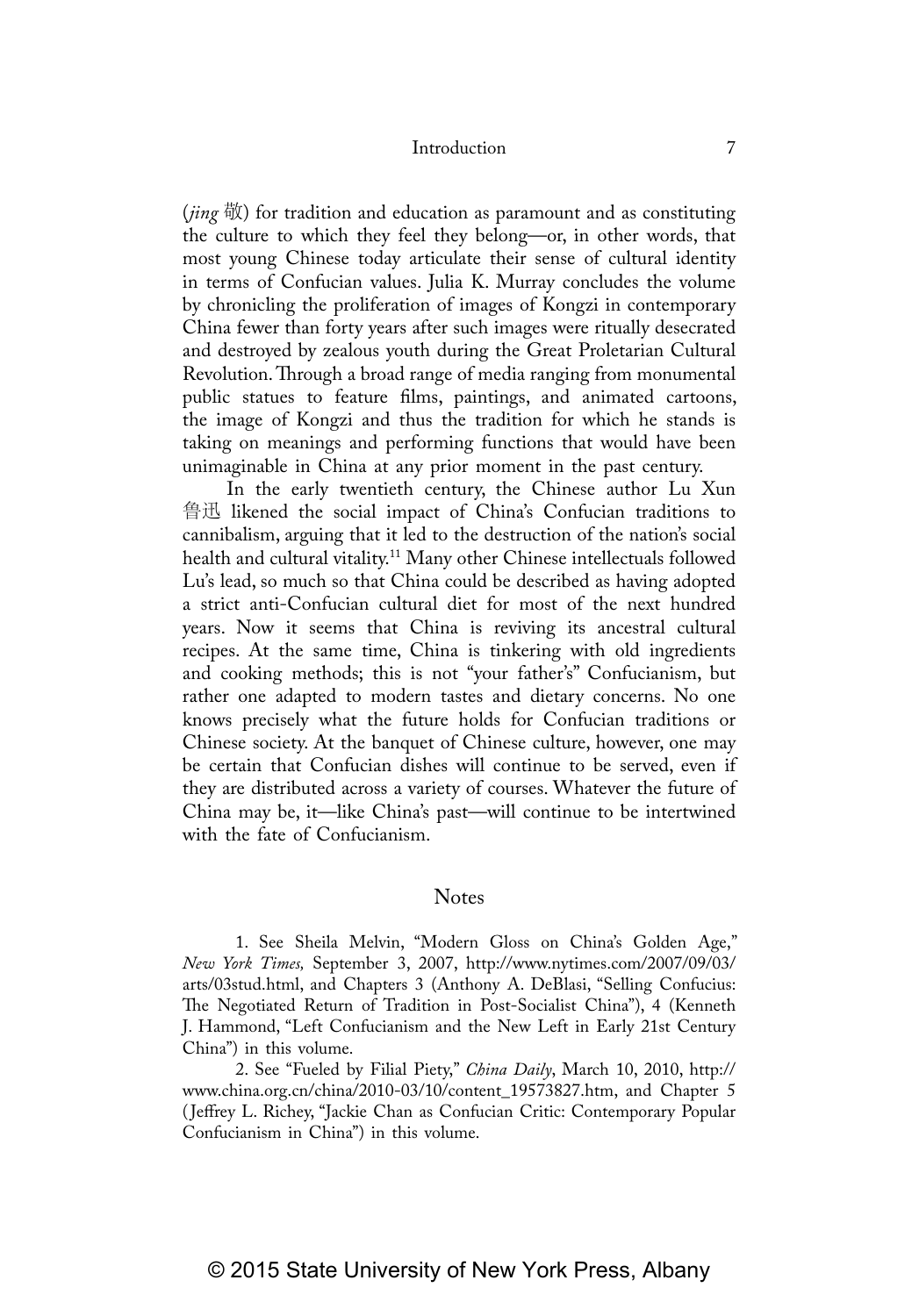3. See Chapter 4 (Kenneth J. Hammond, "Left Confucianism and the New Left in Early 21st Century China") in this volume.

4. See "Descendants Attend Memorial Ceremony for Confucius in Qufu," *China Economic Net*, March 31, 2008, http://en.ce.cn/National/ pic-news/200803/31/t20080331\_15010653\_4.shtml, and Chapter 8 ( Julia K. Murray, "The Sage's New Clothes: Popular Images of Confucius in Contemporary China") in this volume.

5. See Andrew Jacobs, "Confucius Statue Vanishes near Tiananmen Square," *New York Times,* April 22, 2011, http://www.nytimes.com/2011/04/23/ world/asia/23confucius.html.

6. Valuable studies of Confucianism's early development include Robert Eno, *The Confucian Creation of Heaven* (Albany: State University of New York Press, 1990) and Michael Nylan, *The Five "Confucian" Classics* (New Haven: Yale University Press, 2001). David S. Nivison provides a useful account of early Confucianism's wider cultural and intellectual context in "The Classical Philosophical Writings," in *The Cambridge History of Ancient China: From the Origins of Civilization to 221 B.C.*, ed. Michael Loewe and Edward L. Shaughnessy (Cambridge: Cambridge University Press, 1999), 745–812.

7. On Confucianism's transformation during the Hàn and subsequent dynastic periods, see Mark Csikszentmihalyi, "Confucius and the *Analects* in the Hàn," in *Confucius and the Analects: New Essays*, ed. Bryan W. Van Norden (New York: Oxford University Press, 2002), 134–162, and *On Sacred Grounds: Culture, Society, Politics, and the Formation of the Cult of Confucius*, ed. Thomas A. Wilson (Cambridge: Harvard University Asia Center, 2003).

8. On the development of Confucianism in later imperial China, see Carsun Chang, *The Development of Neo-Confucian Thought* (Westport: Greenwood Press, 1957); *The Unfolding of Neo-Confucianism*, ed. Wm. Theodore de Bary (New York: Columbia University Press, 1975); Patricia Buckley Ebrey, *Confucianism and Family Rituals in Imperial China: A Social History of Writing about Rites* (Princeton: Princeton University Press, 1991); Thomas A. Wilson, Genealogy of the Way: The Construction and Uses of the Confucian Tradition in *Late Imperial China* (Stanford: Stanford University Press, 1995); and Rodney L. Taylor, "The Religious Character of the Confucian Tradition," *Philosophy East and West* 48, no. 1 ( January 1998): 80–107.

9. For a sense of the diversity and breadth of contemporary Chinese religious revivals, see Ian Johnson, "The Rise of the Tao," *New York Times*, November 5, 2010; Jinghao Zhou, "Religious Practices—Contemporary," in *Berkshire Encyclopedia of China* (Great Barrington, MA: Berkshire Publishing Group, 2009), IV: 1880–1885; and Jiexia Elisa Zhai, "Contrasting Trends of Religious Markets in Contemporary Mainland China and in Taiwan," *Journal of Church and State* 52, no. 1 (2010): 94–111.

10. See Joseph P. L. Jiang, ed., *Confucianism and Modernization: A Symposium* (Taipei: Freedom Council, 1987); Hung-chao Tai, ed., *Confucianism and Economic Development: An Oriental Alternative?* (Washington, DC: The